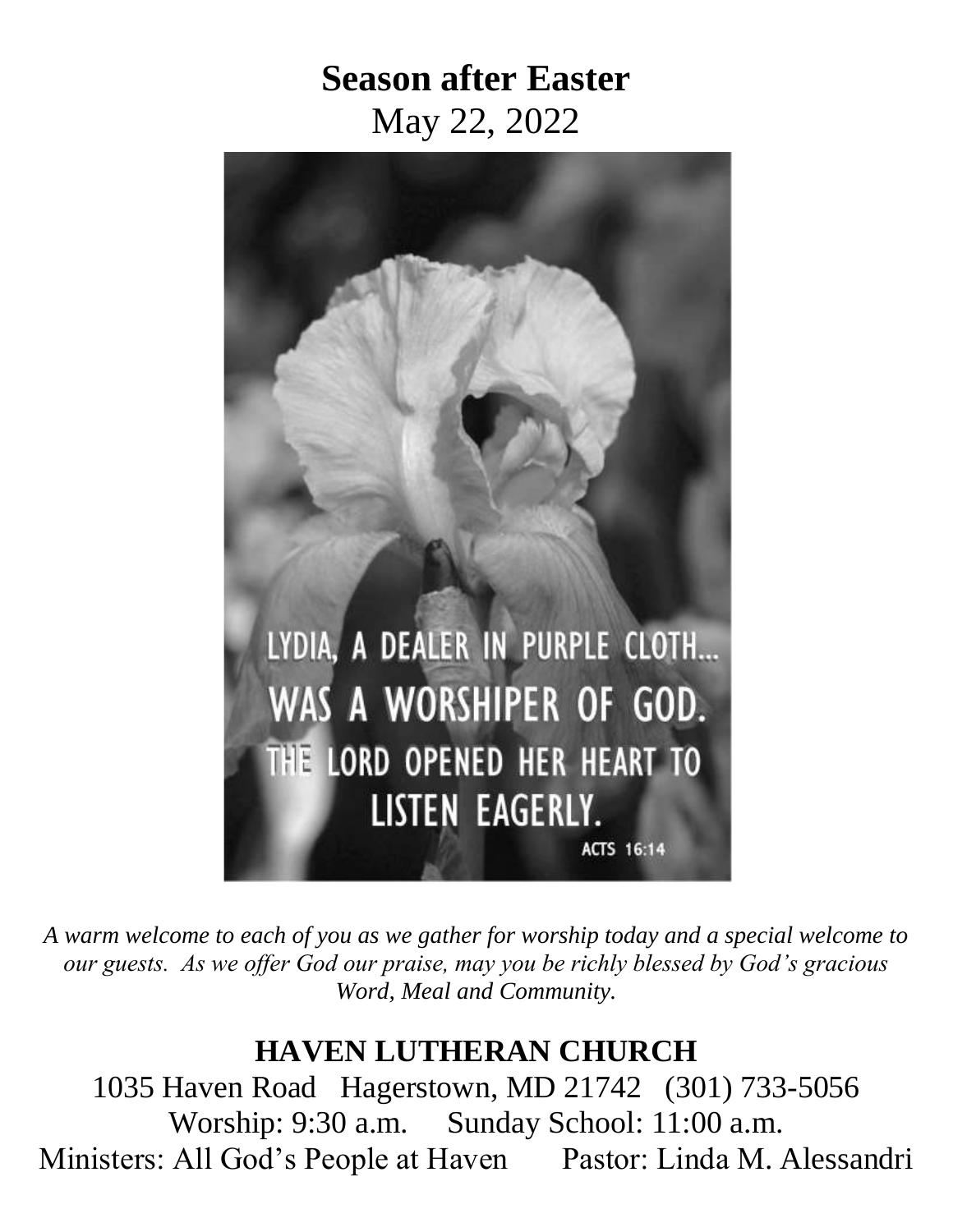#### **HAVEN IS WORKING TO PROTECT EVERYONE'S HEALTH AS WE WORSHIP**

- The air in Haven's sanctuary is circulated 24/7 through ionizing filtering system.
- We are following the latest CDC guidelines, masks are optional and left to your discretion.
- If you are feeling poorly or have a temperature, please join worship on-line. Call the church to be added to the prayer list or speak with the pastor.
- Hand sanitizing stations and masks are available at both entrances. There are also hand sanitizers in each pew. Please sanitize frequently.
- There are chairs for those who wish to social distance in the narthex.
- Passing of the peace will be from your seat (wave, bow or fist bump).
- Communion will be distributed around the altar rail. Please follow the directions of your ushers to come forward. Communion can be brought to you if you prefer not to come forward.

### **Pass on the word that Haven is a good place to worship, with safeguards in place to combat COVID during these challenging times.**

Like Jesus, we strive to invite, welcome and include everyone. Thus, practicing good hospitality, PLEASE do not ask or quiz persons about their mask choice OR their vaccination status.

*"I was glad when you said, 'Let us go to the house of the Lord." Psalm 121:1*



**GATHERING**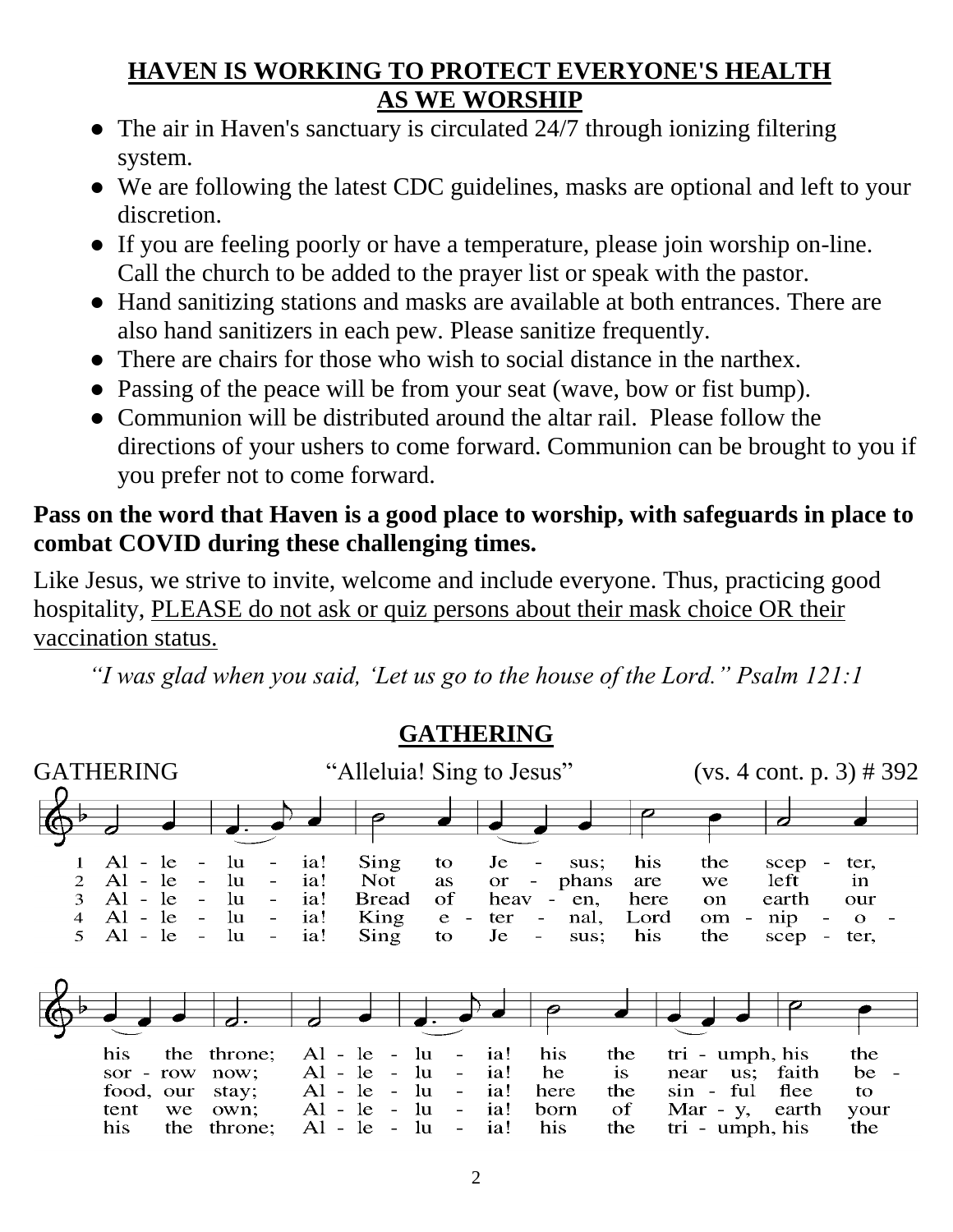

peace vic lone. Hark! The songs of ful  $\sim$   $\mathbf{to}$ ry  $a$ lieves, nor Though the ques - tions how. cloud from sight re you day  $In$ ces sor. friend of from to day.  $\sim$ ter  $\sim$ foot - stool, heav'n your throne.  $As$ with the  $-$  in veil you Hark! The οf ful  $\overline{\text{vic}}$  - to  $a - l$ one. songs peace ry  $\lq$  Je Zi thun - der like might - y flood: <sub>on</sub>  $\mathbf{a}$ sus ceived him when the for ty days were o'er, shall our sin  $\sim$ ners, earth's re deem er. hear our plea where the en tered, robed in flesh. our great high priest, here <sub>on</sub> Zi  $might - y$ ʻJe on thun - der like a flood: sus of by out ev 'ry na tion has re deemed us his blood."  $\dddot{\mathbf{I}}$ for  $$ his you ev - er - more"? hearts get prom ise: am with songs оf all the sin less sweep  $a$ cross the crys - tal sea.

WELCOME AND ANNOUNCEMENTS

ev  $\sim$ 

P: This is the day that the Lord has made.

priest and

 $\cdot$ ry

**C: Let us rejoice and be glad in it.**

both

оf

earth

out

#### PRELUDE *"Toccata in C Major"* Zipoli

tim

tion

in

has

the

 $re -$ 

eu

 $\sim$   $-$ 

deemed us by

cha-ris - tic

his

feast.

blood."

#### CONFESSION AND FORGIVENESS

- P: Blessed be the Holy Trinity,  $\pm$  one God, the fountain of living water, the rock who gave us birth, our light and our salvation.
- **C: Amen.**
- P: Let us come into the light, the revealing and healing light of God.

vic

na

*(Silence is kept for reflection.)*

- P: God of grace and glory,
- **C: you have brought us through the night of sin into the light of Jesus' resurrection. Yet our lives are still shadowed by sin. Make us alive in Christ, O God. Make us new as you make all things new. Rescue us from evil and the gloom of sin, renew us in grace, and restore us to living in your holiness, through Jesus Christ, our risen Lord. Amen.**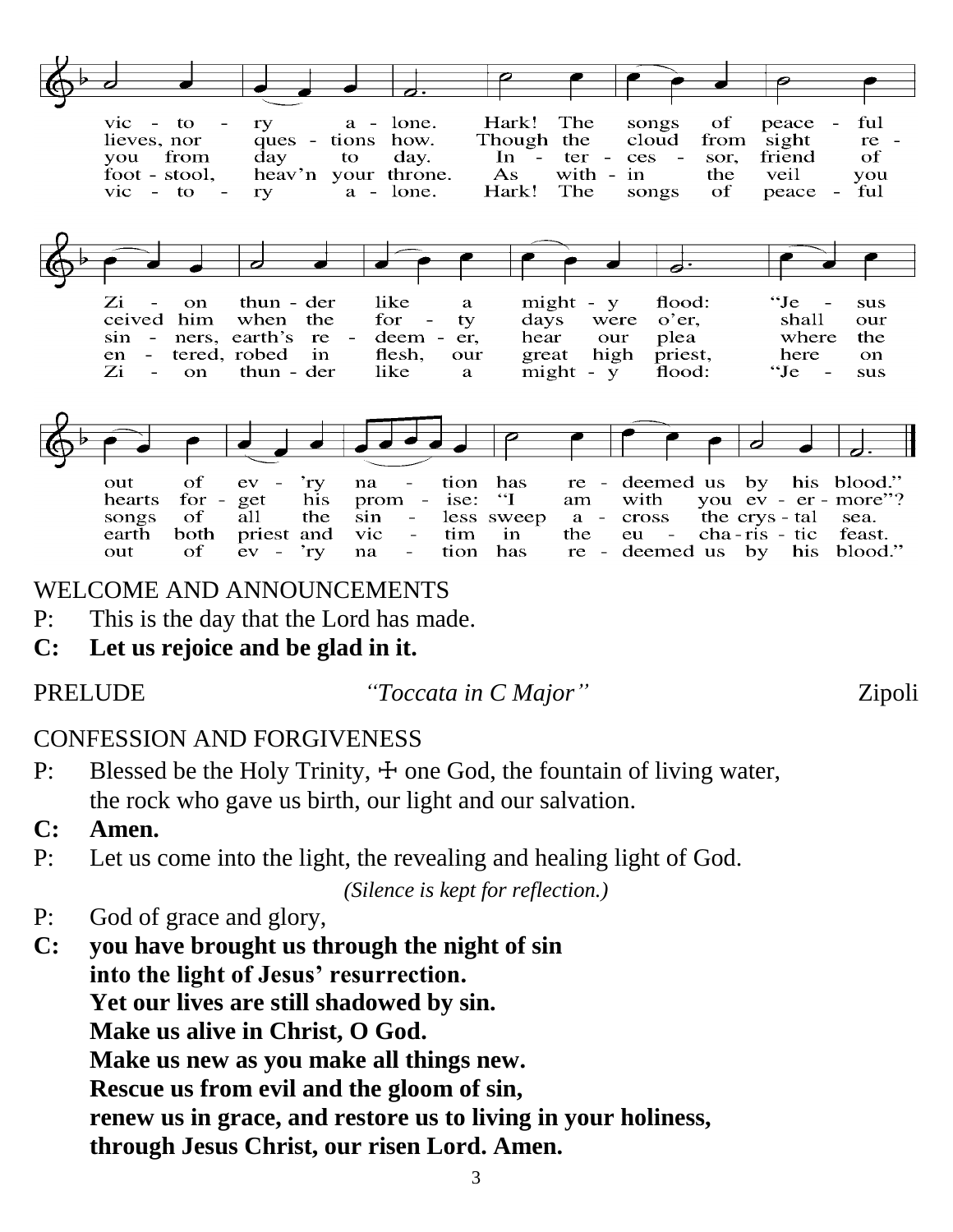- P: Rejoice with all creation around God's throne! The light of the risen Christ puts to flight all evil deeds, washes away sin, restores innocence to the fallen, casts out hate, brings peace, and humbles earthly pride. Jesus Christ loves you and  $\dagger$  frees you from your sins. To him be glory and authority forever and ever!
- **C: Amen.**



#### GREETING

- P: Christ is risen! Alleluia!
- **C: He is risen, indeed! Alleluia!**
- P: The grace of our Lord Jesus Christ, the love of God, and the communion of the Holy Spirit be with you all.
- **C: And also with you.**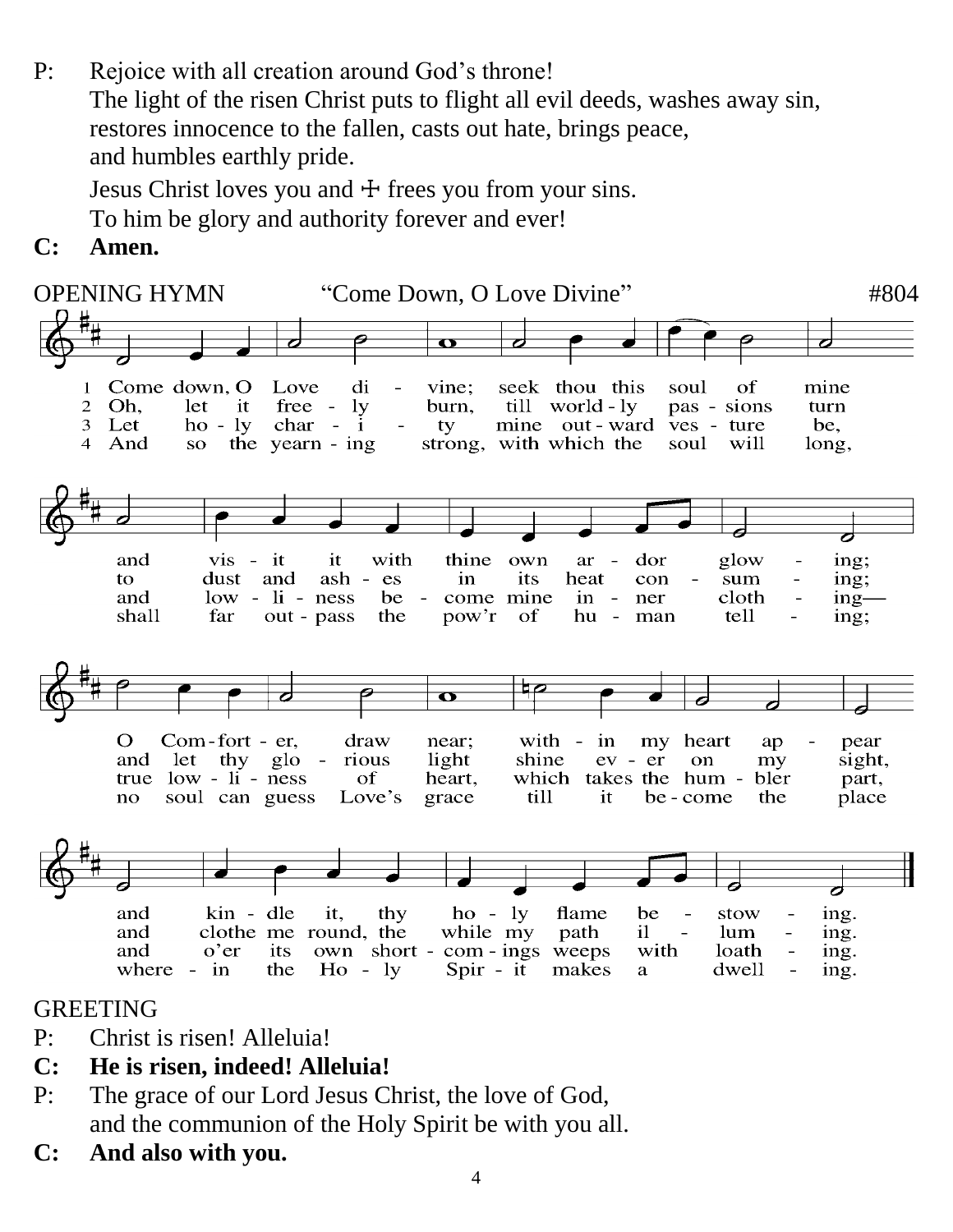

**WORD**

CHILDREN'S MESSAGE *(children come forward)* "I'm So Glad Jesus Lifted Me" #860 (cont. p. 6)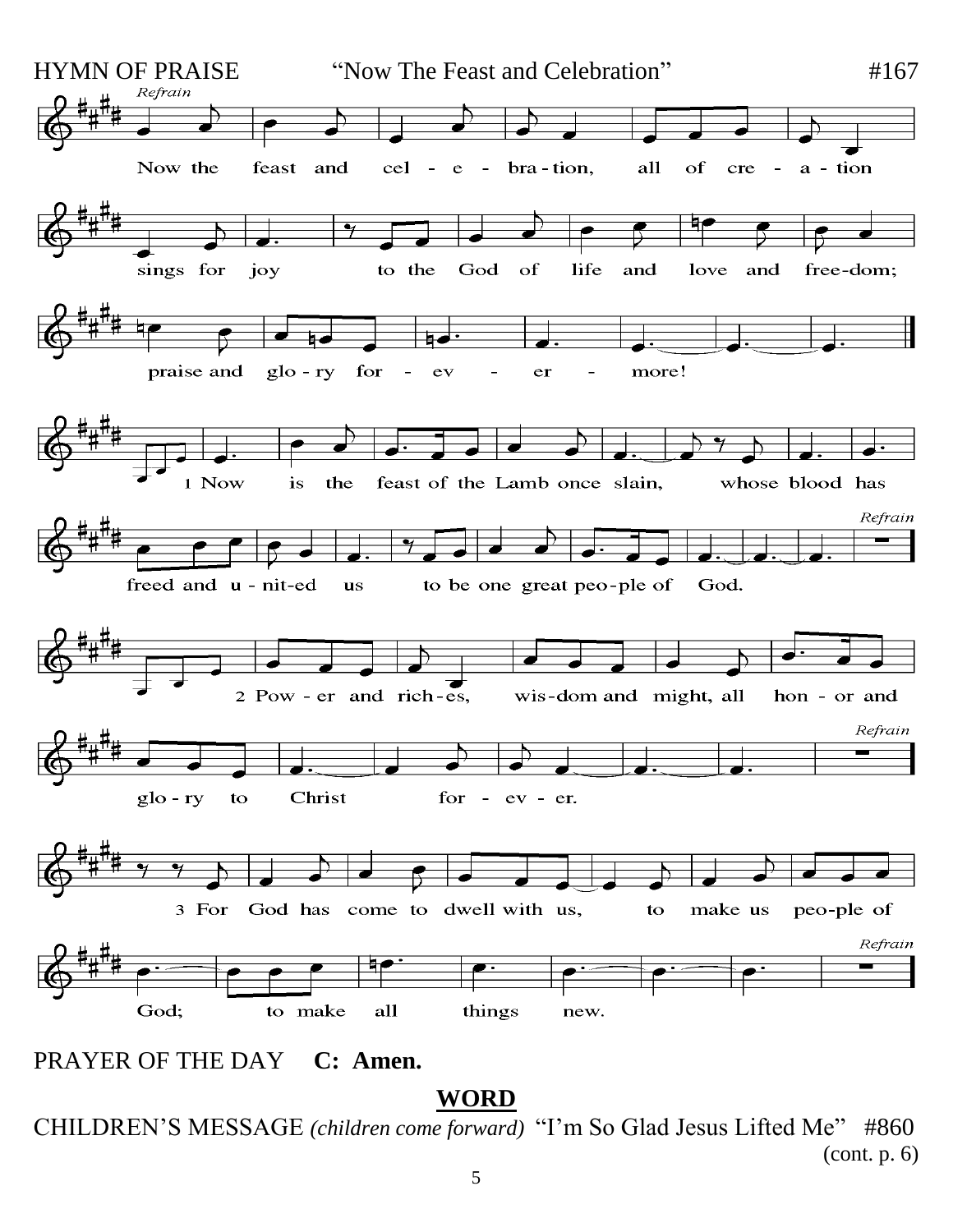#### **Verse 1**

*I'm so glad Jesus lifted me. I'm so glad Jesus lifted me. I'm so glad Jesus lifted me, singing glory, hallelujah! Jesus lifted me.*

FIRST READING Acts 16:9-15 NT pg. 900

A: The Word of the Lord.

**C: Thanks be to God.**

#### PSALM [Psalm 67](https://members.sundaysandseasons.com/Home/TextsAndResources/2022-5-1/2306)

<sup>1</sup> May God be merciful to us and bless us; may the light of God's face shine upon us.

<sup>2</sup>**Let your way be known upon earth, your saving health among all nations.**

<sup>3</sup> Let the peoples praise you, O God; let all the peoples praise you.

<sup>4</sup>**Let the nations be glad and sing for joy, for you judge the peoples with equity and guide all the nations on earth.**

 $5$  Let the peoples praise you, O God; let all the peoples praise you.

<sup>6</sup>**The earth has brought forth its increase; God, our own God, has blessed us.**

 $<sup>7</sup>$  May God give us blessing, and may all the ends of the earth stand in awe.</sup> A: The Word of the Lord.

**C: Thanks be to God.**



P: The Gospel according to St. John, the  $5<sup>th</sup>$  chapter.

**C: Glory to you, O Lord.**

*(after the Gospel is read)*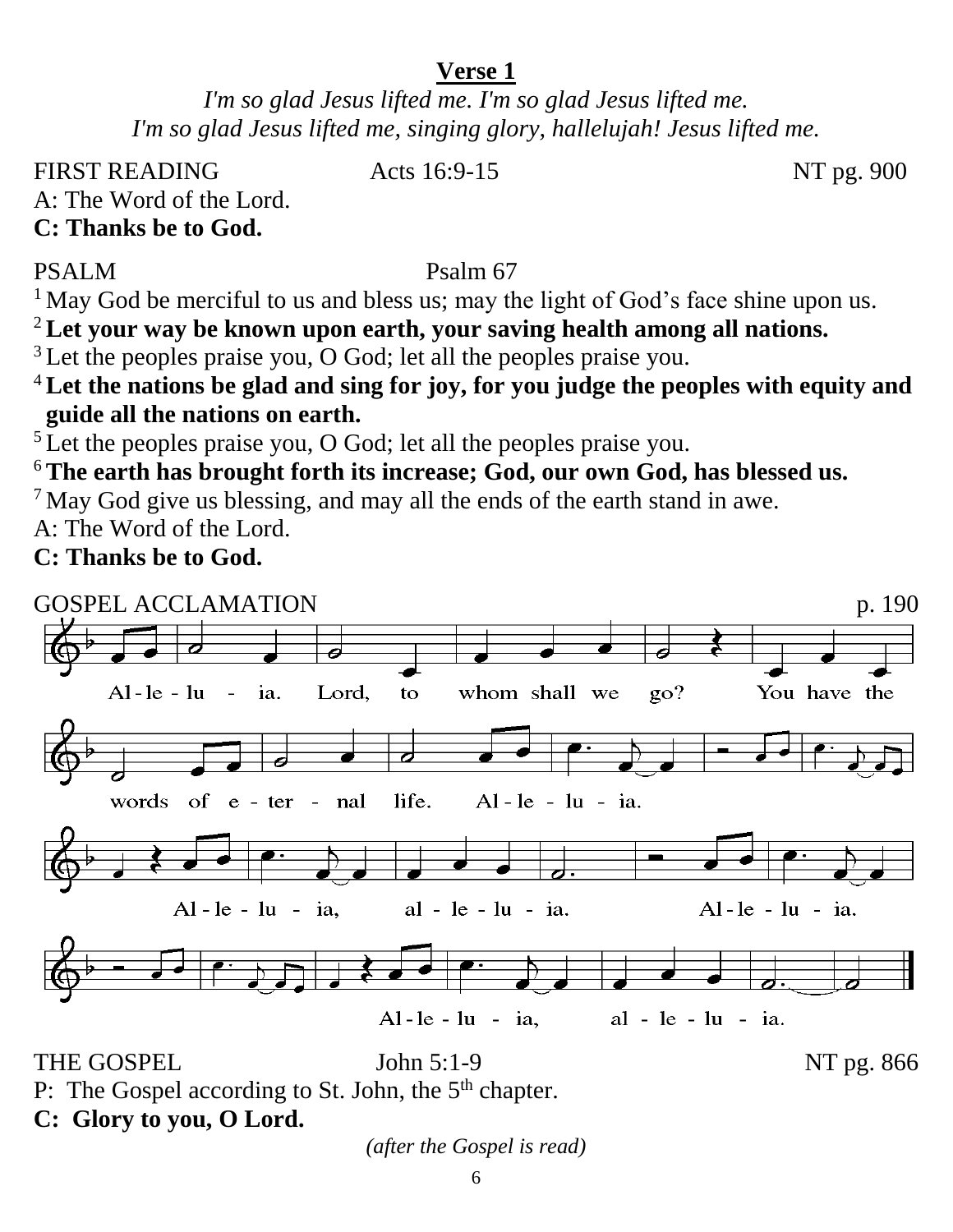THE SERMON Pastor Linda Alessandri

#### HYMN OF THE DAY "When Peace Like a River"  $\#785$ When like tend when peace a riv er eth my way,  $\mathbf{1}$ at  $\overline{c}$ Though **Sa** tan should buf  $\sim$ fet, though tri als should come, let 3 lives— oh, the bliss thought; He of this glo  $ri - *ous*$ my  $\overline{4}$ Lord, has - ten the day when our faith shall be sight, the my sor rows like sea bil - lows roll. what - ev er lot. thou hast Christ hath re - gard - ed that this blest as  $\sim$ sur - ance con - trol. my whole, sin. not in part, but the is nailed to his cross and  $\mathbf I$ clouds be rolled back as  $\mathbf{a}$ scroll, the trum - pet shall sound and the taught me to say, it is. well. it is well with my soul. help less es - tate, and hath shed **his** own blood for my soul. Lord, praise the bear it no more. Praise the Lord,  $\mathbf O$ my soul! Lord shall de - scend; e - ven **SO** it is well with my soul. Refrain It is well with my soul, it is well, it is well with my soul.

PROFESSION OF FAITH – Apostles' Creed

A: With the whole church, let us confess our faith:

**C: I believe in God, the Father almighty,**

**creator of heaven and earth.**

 **I believe in Jesus Christ, God's only Son, our Lord, who was conceived by the Holy Spirit, born of the virgin Mary, suffered under Pontius Pilate, was crucified, died, and was buried; he descended to the dead. On the third day he rose again; he ascended into heaven, he is seated at the right hand of the Father, and he will come to judge the living and the dead. I believe in the Holy Spirit, the holy catholic church,**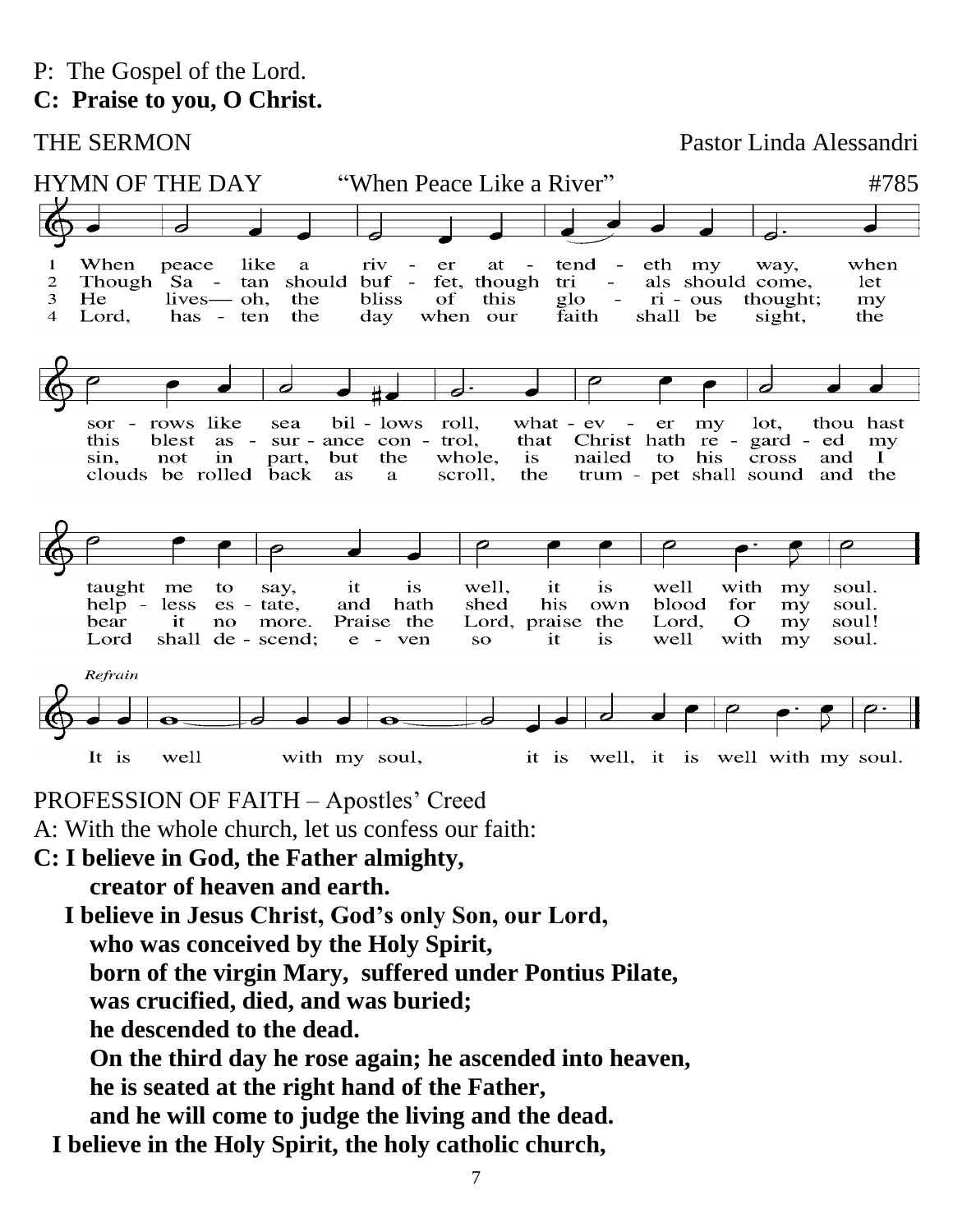#### **the communion of saints, the forgiveness of sins, the resurrection of the body, and the life everlasting. Amen.**

THE PRAYERS Each prayer ends: "God, in your mercy," C**: "hear our prayer."** *When the petition is read that includes those listed in our prayer list, the congregation is invited to join in that prayer by reading aloud the names below. Read only the bold portion of the names, going down the columns. (\*Friends & Family of Haven Members)*

… Protect those sent into harm's way for the sake of peace especially **Gavin** Anderson, **Ben** Asbury, **Amanda** Bertucci, **Richard** Collins, **Cole** Conrad, **Nick** Graham, **Michael** McKenzie III, **Travis** Thompson**, Hunter** Wiles.

*When the petition is read that includes those listed in our prayer list, the congregation is invited to join in that prayer by reading aloud the names below. Read only the bold portion of the names, going down the columns. (\*Friends & Family of Haven Members)*

| <b>Carol Shull</b>              | Hartsock                                                      | <i><b>*Charles Hutzel</b></i>                     |
|---------------------------------|---------------------------------------------------------------|---------------------------------------------------|
| <b>Harold Rice</b>              | Pam O'Connor                                                  | <i><b>*Maxine Stahley</b></i>                     |
| <i><b>*Virginia White</b></i>   | *Sherry                                                       | <b>*Ellen</b> Ankerbrand                          |
| <b>*Edward Staley</b>           | <i><b>*Sue Mackin</b></i>                                     | <i><b>*Leon Miller</b></i>                        |
| <i><b>*Helen</b></i> VanderHamm | <i>*Jim Merrit</i>                                            | <i><b>*Finn Batoe</b></i>                         |
| <i><b>*Courtney Belmont</b></i> | <b>*Robert</b> Young                                          | <i><b>*Ed Lehman</b></i>                          |
| <i><b>*Caitlyn Battoe</b></i>   | *Vicki McKiusker                                              | <i><b>*Dee</b></i> Cooper                         |
| <i><b>*Diana Grimes</b></i>     | <i>*Corey Morgan</i>                                          | <i>*Jessica Kline</i><br><i><b>*Li Family</b></i> |
| <b>*Brandi</b> Allsop           | <i><b>*Krista Myers</b></i>                                   | <i><b>*Carolyn Kline</b></i>                      |
| <i><b>*Seth Battoe</b></i>      | <i><b>*Ed Davis</b></i>                                       | <i><b>*Marge Young</b></i>                        |
| <i><b>*Debora Daniels</b></i>   | *Archie Caldwell                                              | <i><b>*Donna Royce</b></i>                        |
| <i>*Johnny Wright</i>           | <i><b>*Teresa Hoover</b></i><br><i><b>*Delores Zierdt</b></i> | <b>*Robert Martin</b>                             |
| * <b>William</b> Burkley        | <i>*Jim Bohn</i>                                              | <b>June Hess</b>                                  |
| <i><b>*Michael Peterson</b></i> | <i><b>*Camellia Avila</b></i>                                 | <b>Jim &amp; Ann Conrad</b>                       |
| * <b>Amanda</b> Cunningham      | <b>*Rod &amp; Patty Bonebrake</b>                             | <i><b>*Gary Friese</b></i>                        |
| *Duane VanScyoc                 | <i><b>*Linda Hollar</b></i>                                   | <i><b>*John Morgan</b></i>                        |
| <i><b>*Thomas Family</b></i>    | <i><b>*John Crafton</b></i>                                   |                                                   |
| Larry & Sharon                  | <i>*Jay Morgan</i>                                            |                                                   |

#### THE PEACE

- P: The peace of Christ be with you always.
- **C: And also with you.**
- P: We share signs of God's peace with one another.

*(Extend God's peace to others from your seat for now. A wave, bow or fist bump is the safest. Include a wave to those participating at home. There is hand sanitizer in the pews.)*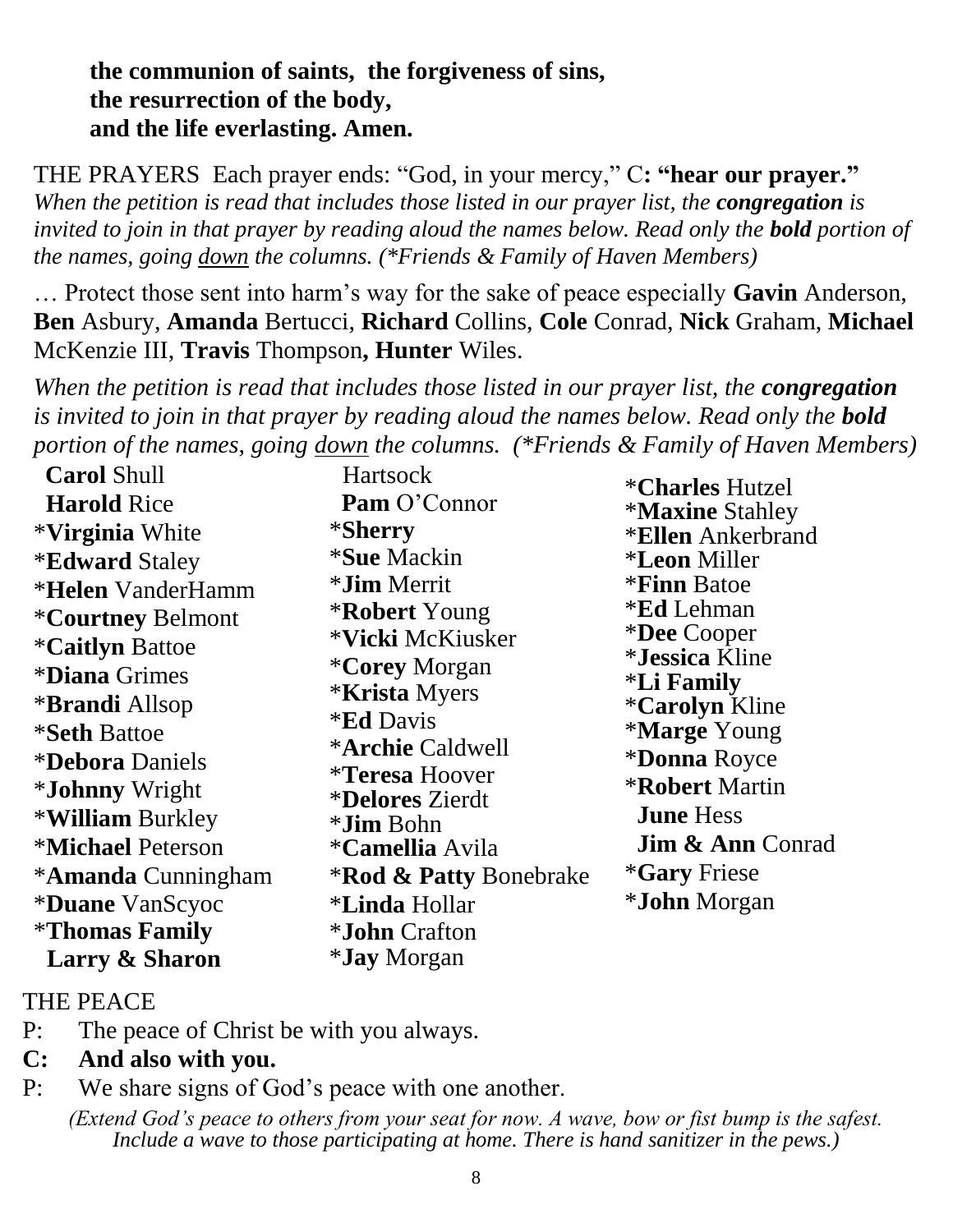**THE MEAL**

|    | <b>OFFERTORY</b><br>"God Is My Shepherd"   |                                                                                                             | <b>Nolan Pryor</b>        |
|----|--------------------------------------------|-------------------------------------------------------------------------------------------------------------|---------------------------|
| P: | <b>THE OFFERING</b><br>It's Offering time! | <b>Praise God!</b><br>$\bf C$ :                                                                             |                           |
|    | THE PRESENTATION OF GIFTS                  | "Let the Vineyards Be Fruitful, Lord"                                                                       | #182                      |
|    | Let the vine - yards be fruit-ful, Lord,   | and fill                                                                                                    | to the brim our cup<br>of |
|    | bless-ing.<br>fed with the bread of life.  | Gath - er a har-vest from the seeds that were sown, that we may be<br>Gath - er the hopes and the dreams of | all:<br>u -               |
|    | nite them with the prayers                 | of - fer now.<br>Grace our<br>we                                                                            | ta - ble with your        |
|    | pres-ence, and give                        | fore-taste of the feast<br>us<br>a                                                                          | to<br>come.               |

# THE OFFERING PRAYER

- A: Blessed are you, O God, ruler of heaven and earth. Day by day you shower us with blessings.
- **C: As you have raised us to new life in Christ, give us glad and generous hearts, ready to praise you and to respond to those in need, through Jesus Christ, our Savior and Lord. Amen.**

# THE GREAT THANKSGIVING AND EUCHARISTIC PRAYER

- P: The Lord be with you.
- **C: And also with you.**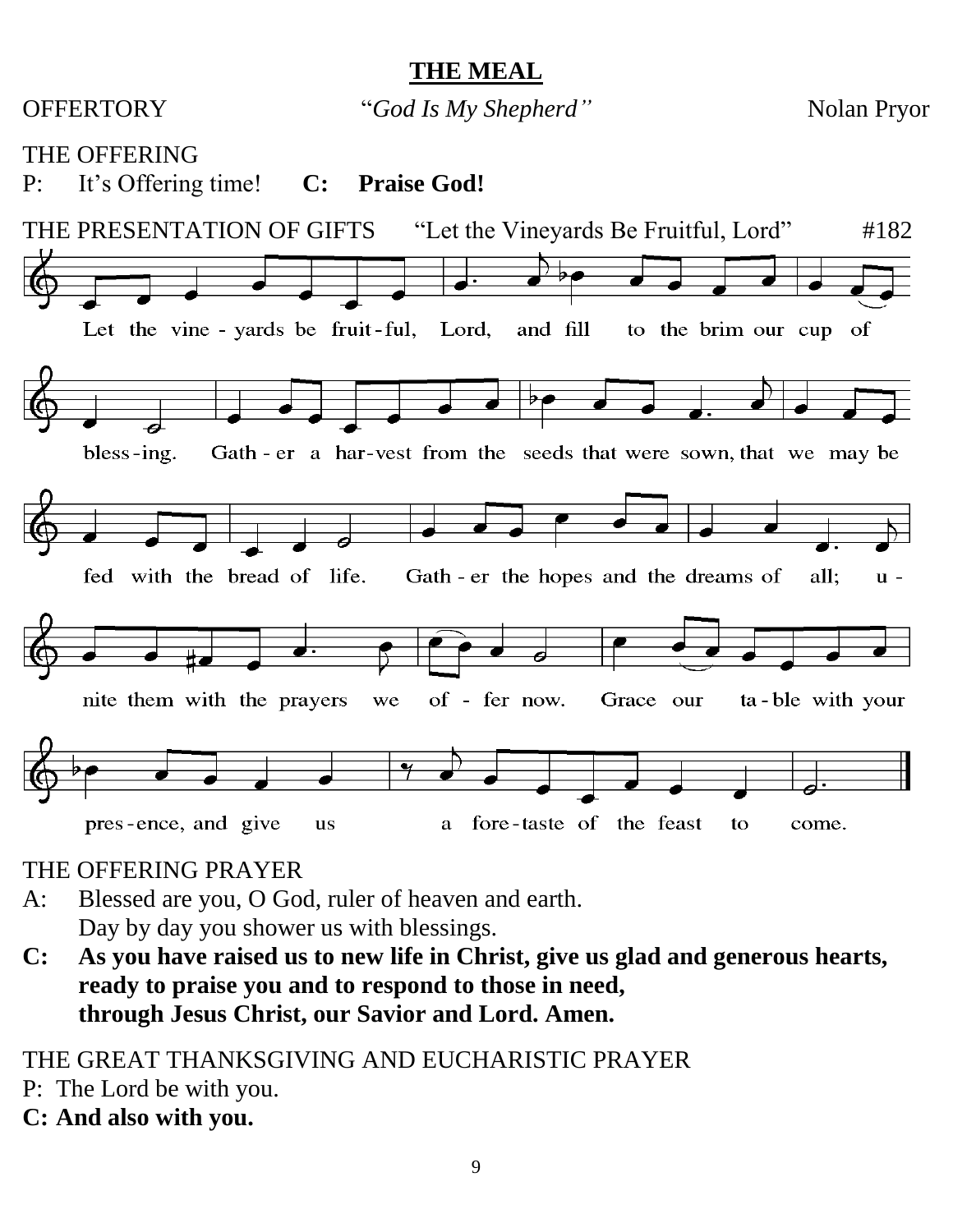#### P: Lift up your hearts.

#### **C: We lift them to the Lord.**

P: Let us give our thanks to the Lord our God,

#### **C: It is right to give our thanks and praise.**

P: Holy, mighty, and merciful Lord, heaven and earth are full of your glory.

In great love you sent to us Jesus, your Son, who reached out to heal the sick and suffering, who preached good news to the poor, and who, on the cross, opened his arms to all.

In the night in which he was betrayed, our Lord Jesus took bread, and gave thanks; broke it, and gave it to his disciples, saying: Take and eat; this is my body, given for you. Do this for the remembrance of me.

Again, after supper, he took the cup, gave thanks, and gave it for all to drink, saying: This cup is the new covenant in my blood, shed for you and for all people for the forgiveness of sin. Do this for the remembrance of me.

Remembering his death, we cry out Amen. **[Amen]** Celebrating his resurrection, we shout Amen. **[Amen]** Trusting his presence in every time and place, we exclaim Amen. **[Amen]**

Pour out upon us the Spirit of your love, O Lord, and unite the wills of all who share this heavenly food, the body and blood of Jesus Christ, our Lord; to whom, with you and the Holy Spirit, be all honor and glory, now and forever.

#### **C: Amen. Alleluia!**

#### THE LORD'S PRAYER

P: Lord remember us in your kingdom and teach us to pray.

**Our Father, who art in heaven,**

**hallowed be thy name,**

**thy kingdom come,**

**thy will be done,**

**on earth as it is in heaven.**

**Give us this day our daily bread;**

**and forgive us our trespasses,**

**as we forgive those who trespass against us;** 

**and lead us not into temptation,**

**but deliver us from evil.**

**For thine is the kingdom,** 

**and the power, and the glory,**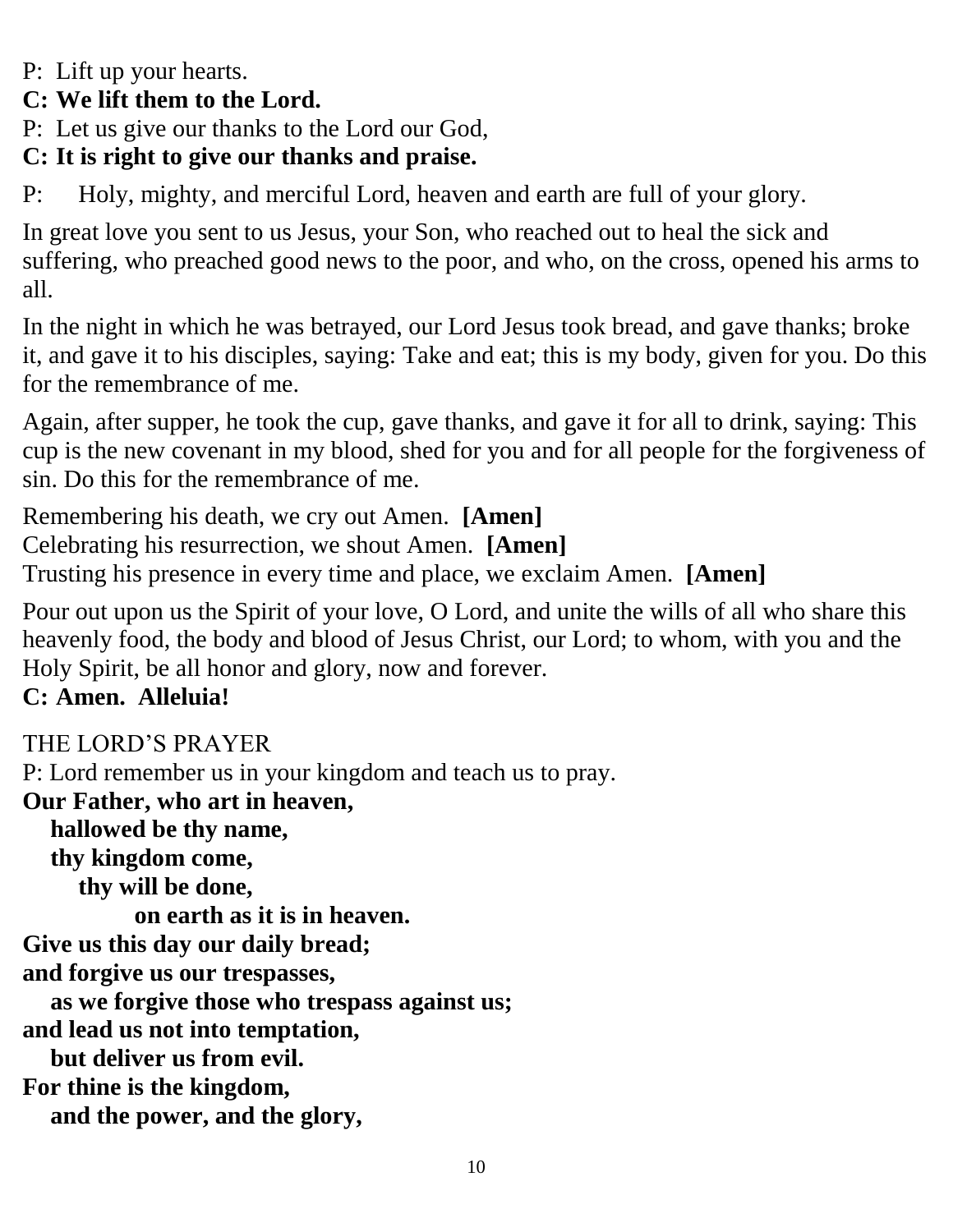#### **forever and ever. Amen.**

#### INVITATION TO COMMUNION

P: Jesus Christ, risen from the dead, gives everyone a place at the welcome table. Come to the feast. Alleluia!

#### **C: Thanks be to God. Alleluia!**

#### COMMUNION DISTRIBUTION

*Since the Church of Christ strives for universality, we practice Eucharistic Hospitality. All persons are welcome to communion. We believe Jesus Christ is truly present in, with and under the bread and wine of the Sacrament. This is God's gift of strength and forgiveness offered to all God's children* 

*For those communing in their homes: Please have your communion set(s) ready, removing the protective film on the host and grape juice. Pastor will then say, "Body of Christ, given for you." Please consume the host. Pastor will say, "Blood of Christ, shed for you." Please drink the grape juice. As your brothers and sisters in Christ in the church receive communion, please pray for them and/or sing the communion songs on their behalf.*

*For those communing in the church: Please come forward at the direction of the ushers to receive our Lord's gift. Holy Communion will be offered in bread and wine. Grape juice is also available in the center of the communion tray offered by the assisting minister. At the parent's discretion, children may receive a blessing or communion. Parents please let pastor know your preference for your children.* 

*For those communing in the church at the altar rail: You may choose to stand or kneel. Masks are optional. The usher will invite your row to go to the rail using one aisle. Since it has been over two years since we've communed at the altar rail, we've placed colored ribbons on the altar rail to correspond to each seating section. RED - section closest to the pulpit. GREEN middle section on the pulpit side. PURPLE middle section on the processional cross side. BLUE section on the processional cross side. Please place your used communion cup in the basket offered by the acolyte. Use the aisle on the other side of your pew to return to your seat.* 

*For those communing at their place: Pastor and the assisting minister will come to you. If an usher does not come to stand beside you so the pastor knows to come, please raise your hand as pastor looks around the sanctuary for any who still are to receive the sacrament.*

HYMNS DURING COMMUNION "Lamb of God" (p. 12) p. 191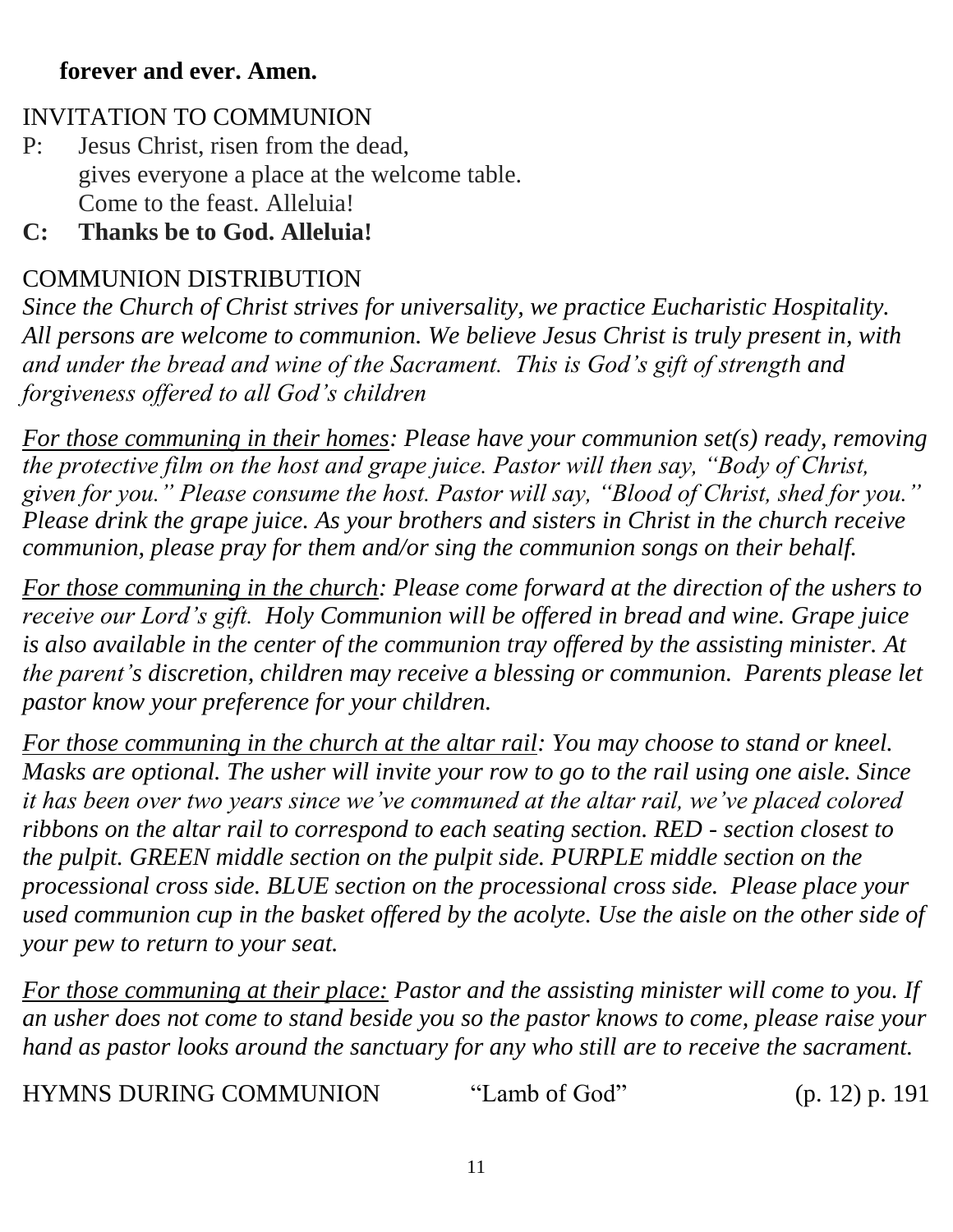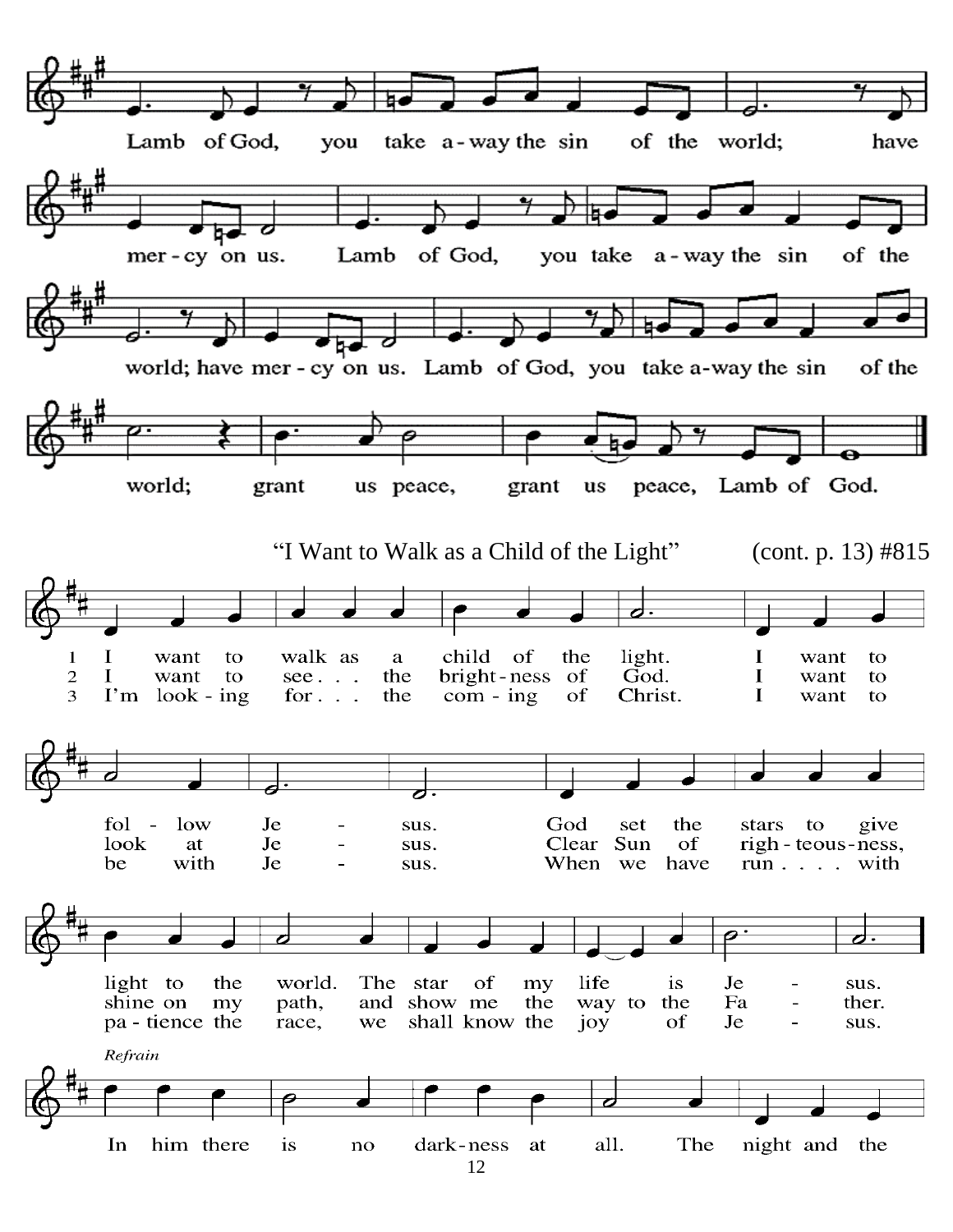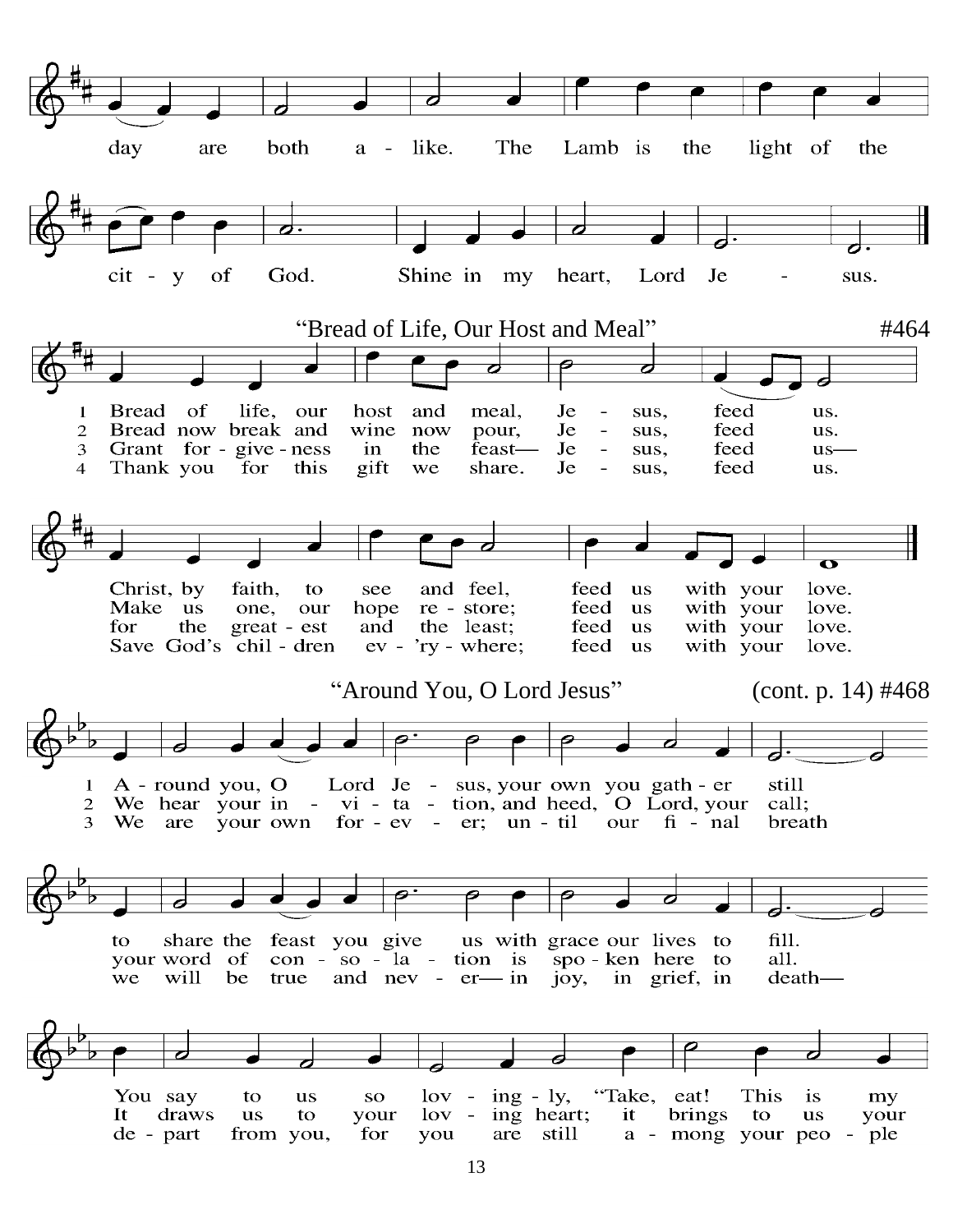

#### PRAYER AFTER COMMUNION

- A: Living God, you have greeted us in our brokenness and nourished us with the body of Christ, broken for us.
- **C: Risen to new life with you, send us now to bear your healing love into the wounded world, in the name of our risen Savior and Lord. Amen.**

#### **SENDING**

#### BLESSING

P: The blessing of the living God, Father,  $\pm$  Son, and Holy Spirit, surround and sustain you, fill you with courage, and lead you to peace.

**C: Amen.**

\*SENDING HYMN "Lord, You Give the Great Commission" (p. 15) #579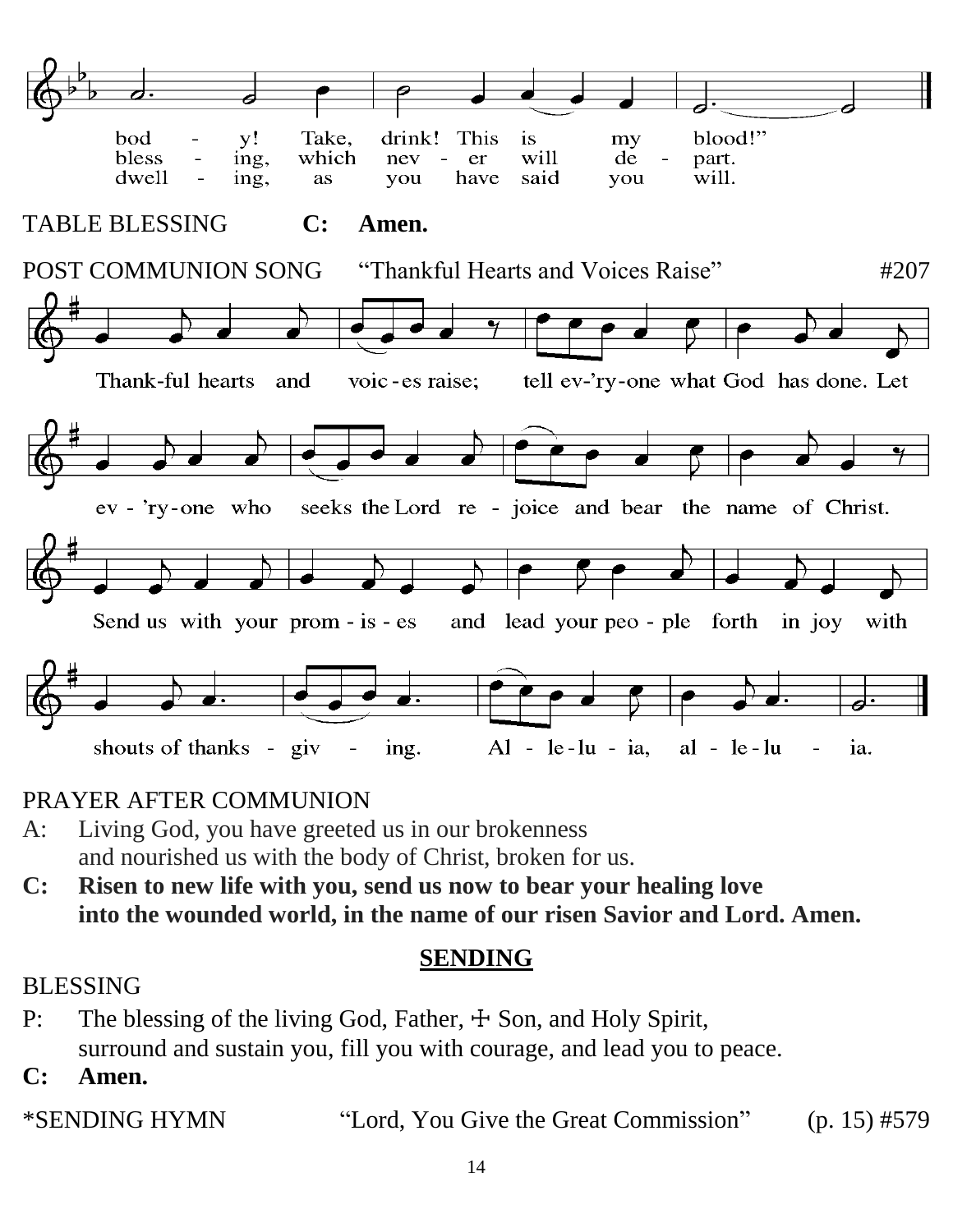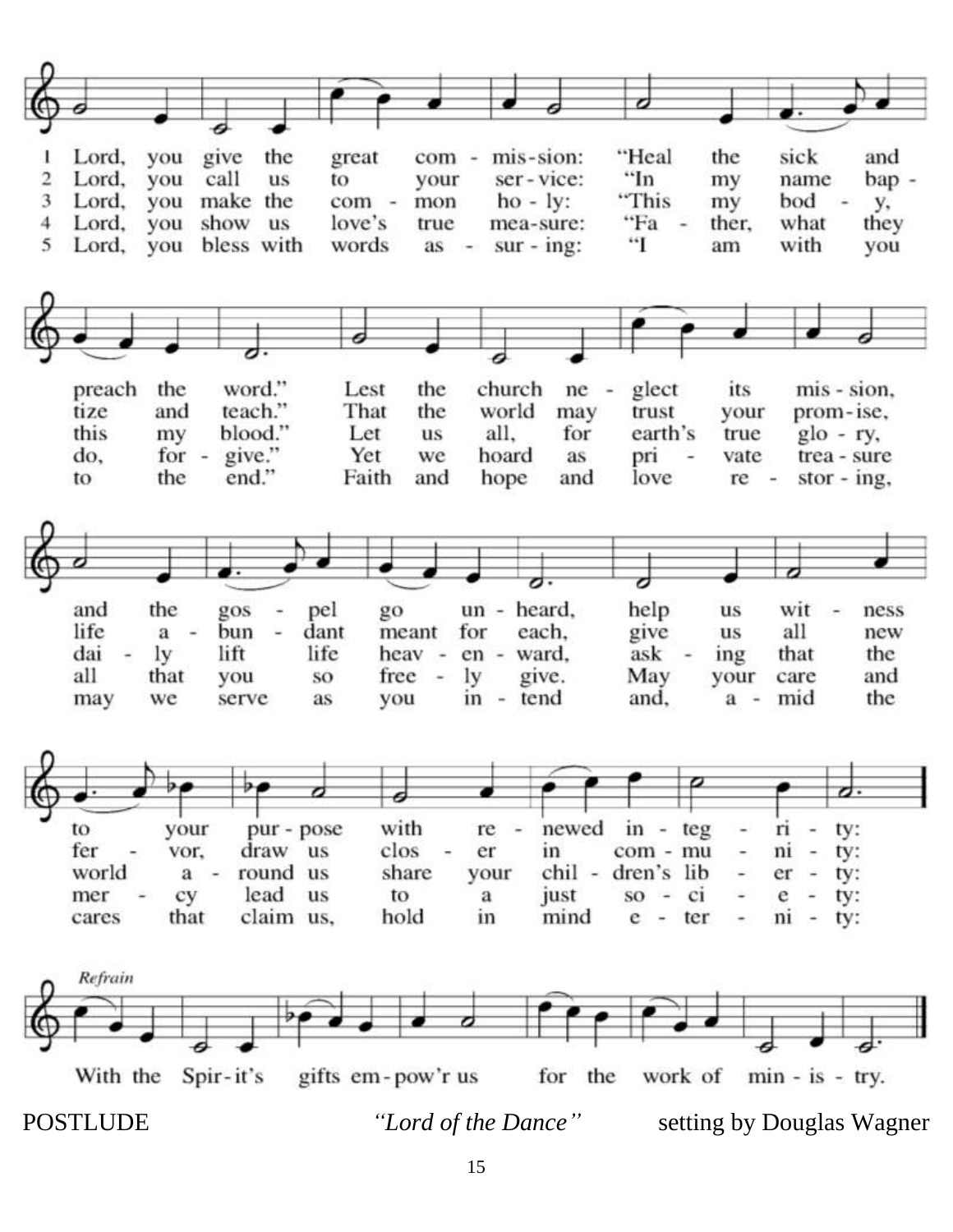#### DISMISSAL

#### A: You are the body of Christ raised up for the world. Go in peace. Share the good news. Alleluia!

#### **C: We will! Thanks be to God. Alleluia!**

*Copyright © 2022 Augsburg Fortress. All rights reserved. Reprinted by permission under Augsburg Fortress Liturgies Annual License #31903. New Revised Standard Version Bible, copyright © 1989, Division of Christian Education of the National Council of the Churches of Christ in the United States of America. Used by permission. All rights reserved. Text, Music and permission to podcast/stream used with permission of Augsburg Fortress Copyright License #SAS011903, CCLI #1322444 and ONE License #A-736233. All rights reserved. Add to our latest copyright notes: The Bible text is from the New Revised Standard Version Bible, copyright 1989 by the Division of Christian Education of the National Council of the Churches of Christ in the USA, and used by permission.*

| Serving God's People this Sunday Morning: May 22, 2022 |                                              |  |
|--------------------------------------------------------|----------------------------------------------|--|
| <b>Presiding Minister</b>                              | Pastor Linda Alessandri                      |  |
| <b>Assisting Minister</b>                              | Marge Cunningham                             |  |
| Organist                                               | <b>Stephen Pastena</b>                       |  |
| <b>Acolyte</b>                                         | <b>Piper Meredith</b>                        |  |
| <b>Ushers</b>                                          | Kathy Wright, Scott Rhodes, Georgie Kauffman |  |
| <b>Altar Flowers</b>                                   | Steve & Georgi Kauffman                      |  |
| Coffee Fellowship Host(s) Jean, Sharron, Georgi        |                                              |  |
| <b>Securing the Building</b>                           | Kris Fignar and Charlotte Loveless           |  |

#### **We also Remember in Prayer:**

Our homebound members: *Irene Giffin, Phyllis Meyers and Dorothy Zinkand.* Military personnel serving in harm's way: *Gavin Anderson, Ben Asbury, Amanda Bertucci, Richard Collins, Cole Conrad, Nick Graham, Michael McKenzie III, Travis Thompson, Hunter Wiles.* 

*Hospital Admissions: PLEASE call Haven's church office (301-733-5056) or Pastor Alessandri (301-745-4216) if you or a loved one have a planned or emergency admission to the hospital. We also want to add you or your loved one to our prayer list so our congregation can lift you up in prayer.*

*Prayers for all those who mourn the loss of Jack Byers, Les Braun and Inez Winebrenner.*

*The flowers on the altar are given to the Glory of God in honor of Lucy's 7th birthday by Georgi & Steve Kauffman.*

The Readings for next **Sunday, May 29, 2022** ~ Ascension Readings Acts 1:1-11, Psalm 47, Ephesians 1:15-23, Luke 24:44-53

| Serving God's People next Sunday morning: Ascension of Our Lord, May 29, 2022 |                         |  |
|-------------------------------------------------------------------------------|-------------------------|--|
| <b>Presiding Minister</b>                                                     | Pastor Linda Alessandri |  |
| <b>Preacher</b>                                                               | Seminarian Katy Moran   |  |
| <b>Assisting Minister</b>                                                     | Nancy Newkirk           |  |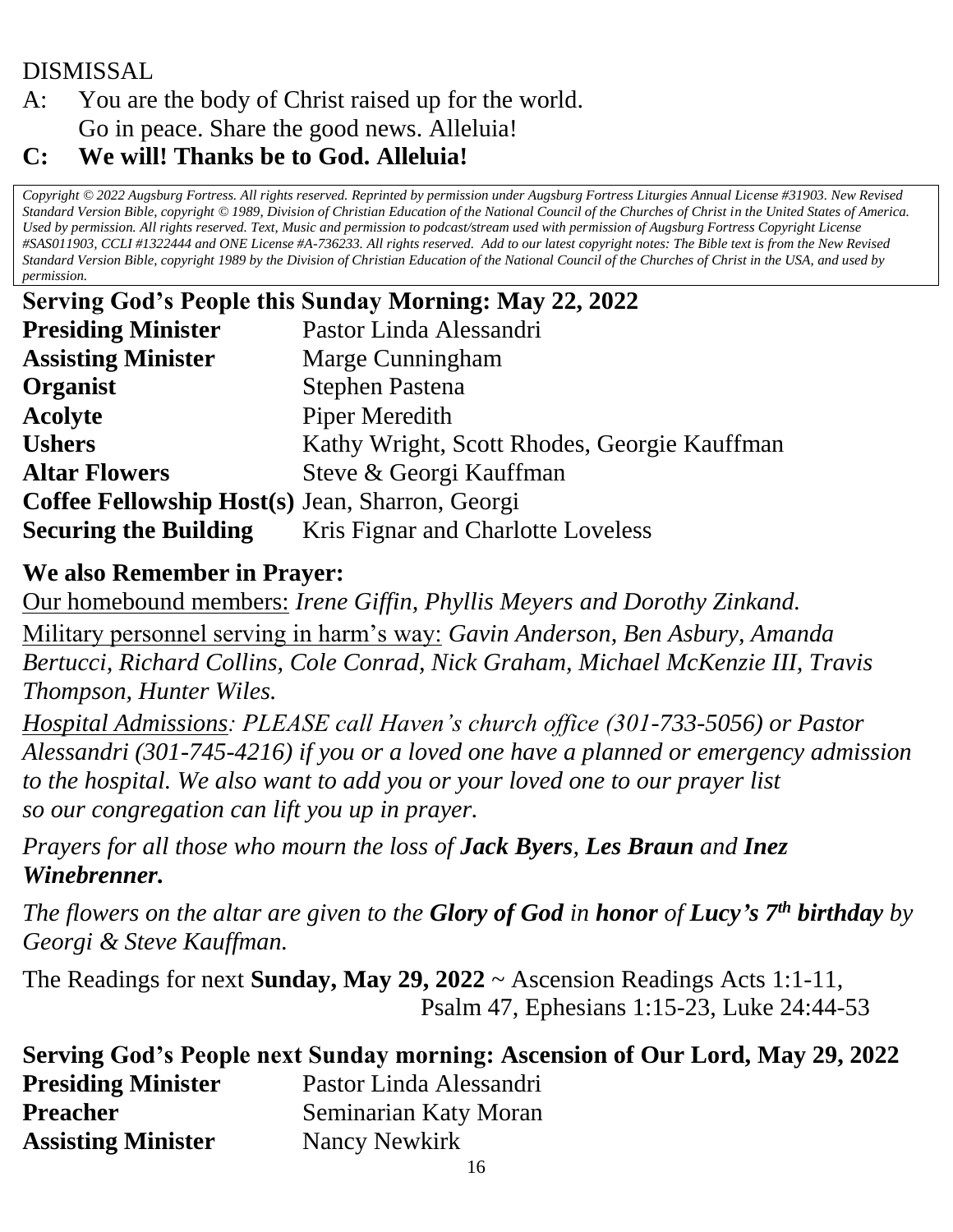| <b>Organist</b>              | Stephen Pastena                                                             |
|------------------------------|-----------------------------------------------------------------------------|
| <b>Acolyte</b>               | <b>Austin Suchy</b>                                                         |
| <b>Ushers</b>                | Amy Mason, Kathleen Kline, Marge Cunningham                                 |
| <b>Altar Flowers</b>         | <b>NEEDED</b>                                                               |
|                              | <b>Coffee Fellowship Host(s)</b> "God's Blessings to Seminarian Katy" Cadre |
| <b>Securing the Building</b> | Kris Fignar and Charlotte Loveless                                          |
|                              |                                                                             |

| $\epsilon$ | <b>Year to Date Actual</b> | <b>Year to Date</b> | <b>Year To Date</b>   |
|------------|----------------------------|---------------------|-----------------------|
| FINANCIAL  | <b>Ending April, 2022</b>  | <b>Budget</b>       | (over/behind budget-) |
|            | \$69,573.20                | \$67,118.00         | \$2,455.20            |

FAITH BUILDING TOGETHER – As of May 15, \$87,218.70 has  $\overline{DING}$  been donated toward our \$100,000 building loan. Wow! Thank you.

# **COMING UP THIS WEEK:**

- **May 24** 7:00 Choir
- **May 26** 10:00 Women's Bible Study (Parlor)
	- 5:30 Confirmation (Parlor)
- **May 29** 9:30 Worship (in-person/FB Live) **Guest** preacher: Seminarian Katy Moran 10:30 Fellowship

**SEMINARIAN KATY MORAN RETURNING TO PREACH** Seminarian Moran was our ministerial fieldworker from United Lutheran Seminary (Gettysburg campus) starting September 2019. Her "in-person" time with us was cut short by COVID and we never got to formally say good-bye. Since our time together, Katy has completed her Clinical Pastoral Education unit at The Village at Orchard Ridge in Winchester, VA and her seminary course work. She will be heading to United In Christ Lutheran Church in Lewisburg, PA for internship, the final step in her preparation for ordination as a Minister of Word and Sacrament in the ELCA.

Seminarian Moran will bring us God's Word in worship and we will share our good wishes in a coffee fellowship in her honor. We hope you will come to add your thanks and best wishes.

**SUNDAY, JUNE 5TH BRING YOUR LAWN CHAIR** for outdoor Pentecost worship, a welcome of New Members and a celebration of another Sunday School Year.

# **WOULD A SATURDAY 5 PM WORSHIP SERVICE BE HELPFUL THIS**

**SUMMER?** The Worship Team would like to know if there is sufficient interest for such a service this year. Please register your opinion on the survey on the bulletin attendance sheet OR by sending an email to [havenoffice@havenlc.org.](mailto:havenoffice@havenlc.org)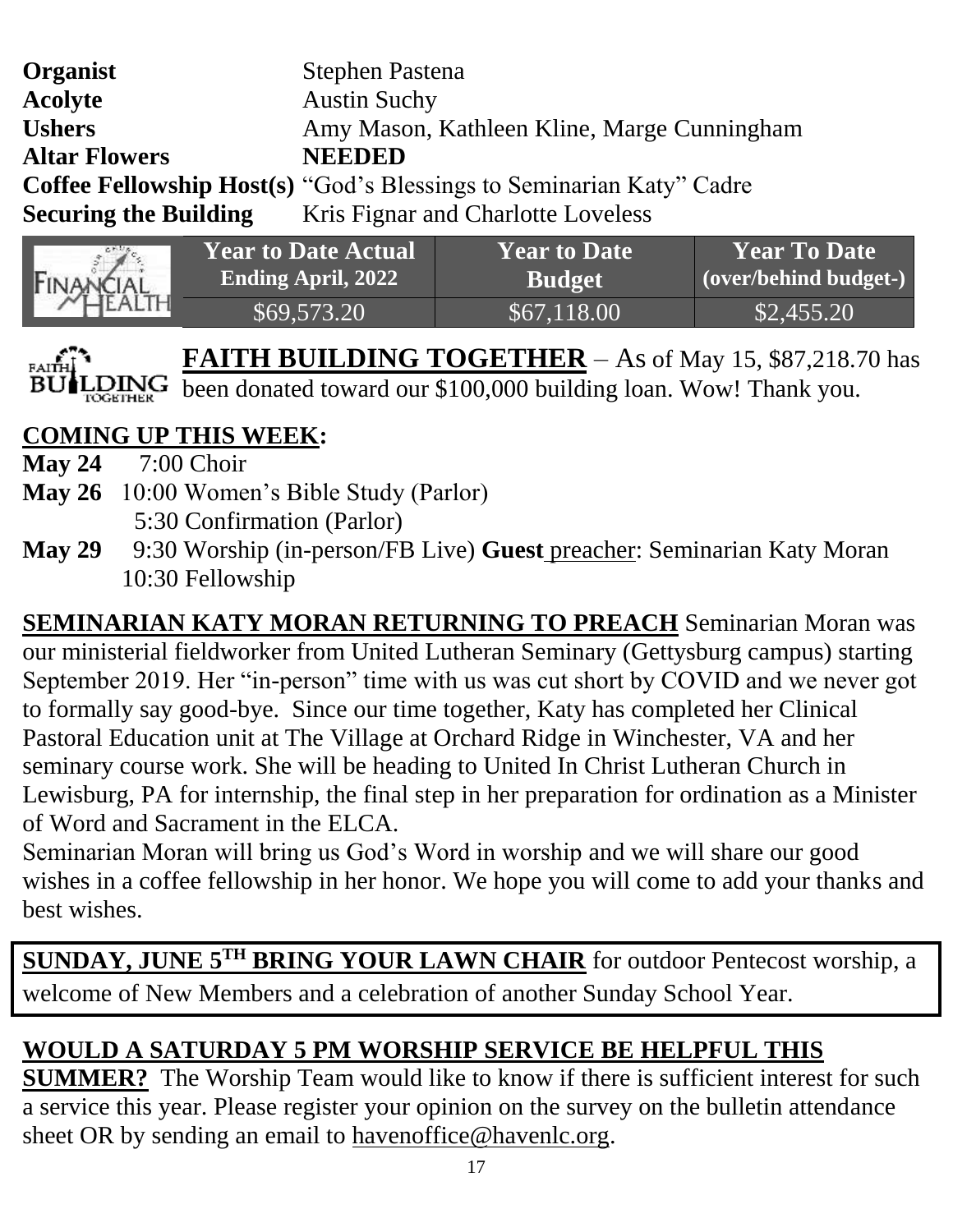# **ANNOUNCEMENTS**

**AGO CONCERT** - our local organist guild chapter is holding a free "Organ-plus" concert this afternoon at 4 PM at Grace UMC in Hagerstown. The concert will feature area organists performing with guests on various instruments and vocals. Come celebrate the gift of music in our community!

**PENTECOST RED GERANIUM ORDERS DUE TODAY!** Geraniums are **\$4.00** each. you can order as many as you wish. Use the order envelopes in the narthex OR send an email order TODAY to [havenoffice@havenlc.org](mailto:havenoffice@havenlc.org) **Please include: Your name**, **number of plants**, **payment total**, and in **whose memory/honor**  you wish to dedicate them to. Please put "geraniums" on check memo line.



# **2022 GRADUATES FROM HIGH SCHOOL, TECH SCHOOL OR**

**COLLEGE**? We want to celebrate. Please let us know on the bulletin attendance sheet or by emailing the church at **havenoffice@havenlc.org** with the name of the g[radua](http://suburbancorrespondent.blogspot.com/2013/05/finish-line.html)te, where they are graduating from and if a degree is given what is the degree name. Thank you!



**HARC Hike for Hunger & Hope June 4 (Challenge Hike June 11) Main Hike: Saturday, June 4**

# **[4K,](https://creativecommons.org/licenses/by-nc-nd/3.0/) 10K, half marathon hikes on C & O Canal Towpath**

**Challenge Hike: Saturday, June 11**

**20-mile hike on the Appalachian Trail**

For more information go the https://harccoalition.org/hike/

# **DISCIPLESHIP OPPORTUNITIES**

**HAVEN'S BLESSING BOX** –We are in need of canned items such as**: tuna, soup, Chef Boyardee pastas, Mac & cheese**. We specifically would like items with pull tabs. The donation box is located in the narthex.

*Haven Mission Statement:* 

*"To honor God, to reach out with love to our members and the community and to share the gospel of Jesus Christ."*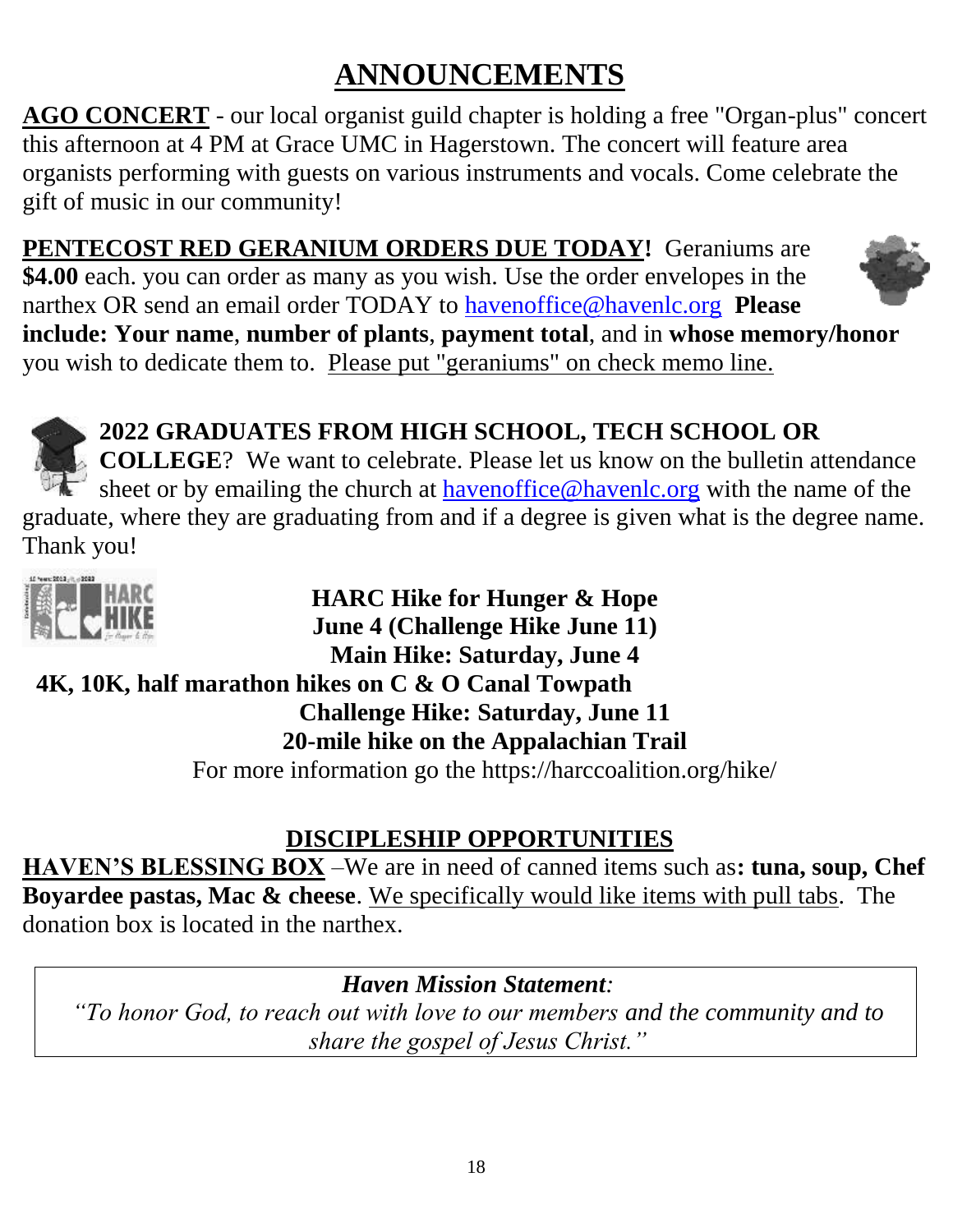# **Delaware-Maryland 2022 Synod Assembly Summary of Actions – May 12-14**

*largely prepared by Pastor Micah Krey, Faith (Cockeysville)*

# **BOLD FAITH! BOLD WITNESS!**

*When they had prayed, the place in which they were gathered together was shaken; and they were all filled with the Holy Spirit and spoke the word of God with boldness.*  $-A$ cts 4.31

#### **What is a Synod Assembly?**

Every year, pastors, deacons and lay voting members from our 160+ congregations and ministries across the Delaware-Maryland Synod gather to review, discuss, and vote on issues affecting the synod, the national church, and congregational life. Synod Assembly is also a time to acknowledge and celebrate our ministries and missions, as well as those who point to the presence of God's grace in daily life.

#### **Bishop's Election**

Bishop William (Bill) Gohl, Jr. was re-elected with an unprecedented 94% of the voting delegates on the first ballot. He will serve a second 6-year term. Our prayers and celebration are with him as he continues to lead our synod.

#### **Bible Study**

Dr. Crystal Hall, Kraft Assistant Professor of Biblical Studies at United Lutheran Seminary, presented five well-received sessions of Bible Study around the Assembly theme: Bold Faith, Bold Witness.

#### **Memorials and Resolutions**

*The Assembly passed 7 memorials and 4 resolutions this year. Resolutions are for the immediate work of our Synod. Memorials are passed on to the Churchwide Assembly (our national voting assembly) for consideration.*

# **Memorial 2022-1: A Memorial for A Public Churchwide Directory**

This memorial calls Churchwide to oversee an up-to-date Directory of Churchwide Staff for better communication and transparency.

# **Memorial 2022-2: A Memorial to Advance Salary Equity in the ELCA**

This memorial calls for Churchwide to change questions on transitional call documentation so that previous salary and benefits do not reduce pay for women and persons of color seeking their next call.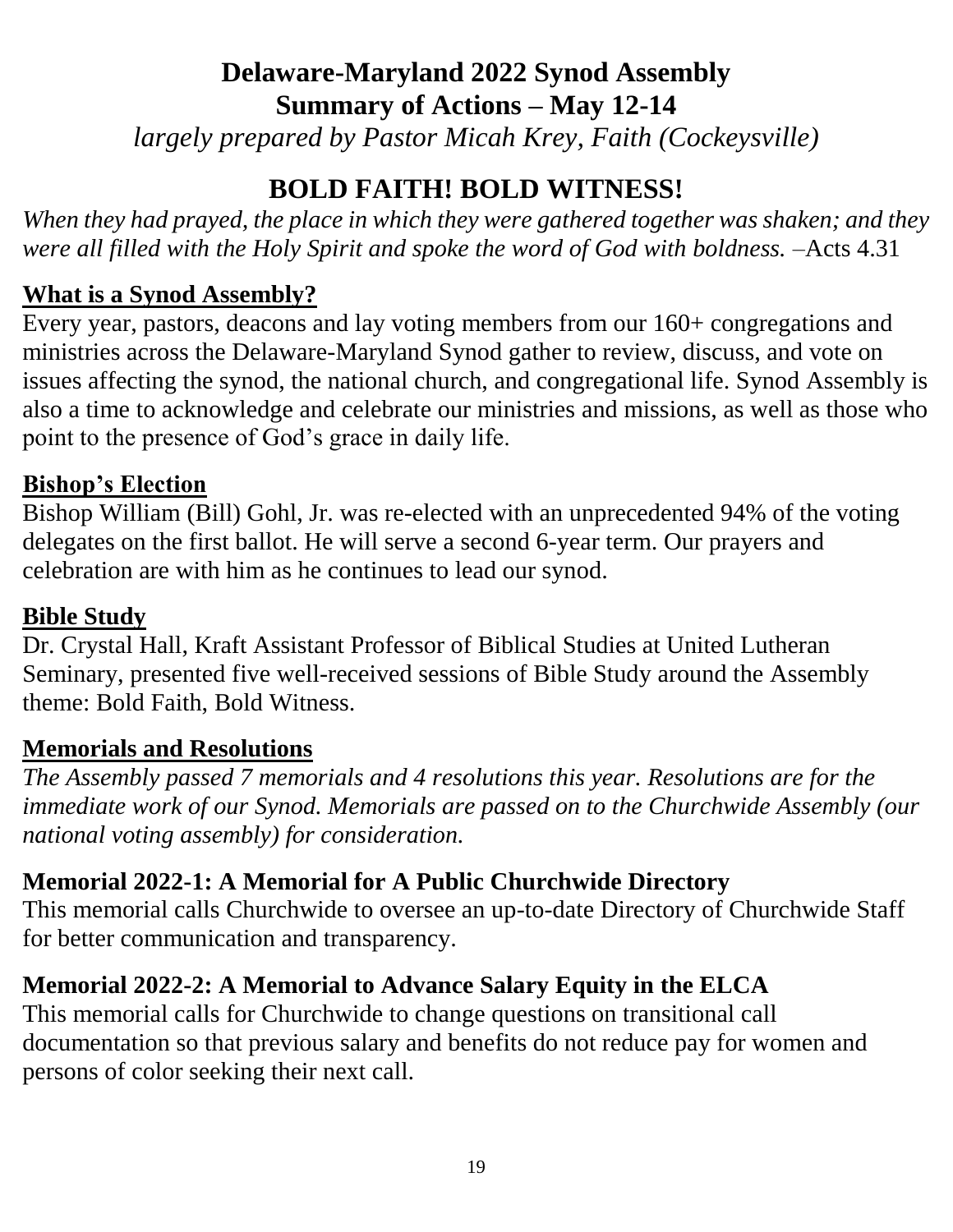# **Memorial 2022-3: A Memorial to Restructure the Governance of the Evangelical Lutheran Church in America**

Pastor Micah introduced this legislation. This calls for a commission and report to be created by 2025 by Churchwide and the Conference of Bishops to assess whether the governing documents and structures of our church are still effective or whether we should reconstitute the ELCA.

# **Memorial 2022-4: A Memorial Regarding Restrictive Covenants in Separation Agreements**

This memorial calls for the discontinued use of separation agreements in the ELCA (similar to non-disclosure agreements, also known as NDA's) in order for greater transparency and honesty, especially in the case of a leader's removal or resignation.

# **Memorial 2022-5: A Memorial Regarding Equity and Clarity in the Mission Development Processes**

This memorial calls for financial and structural security for Mission Developers and their congregations.

# **Memorial 2022-6: A Memorial Calling for A Just Transition to 50% Reduction in US Greenhouse Gas Emissions by 2030**

This memorial was co-authored by Susan Meier. It calls for advocacy to the US for 50% reduction in greenhouse gas emissions and also calls for the ELCA to lead by example by reducing our own emissions.

# **Memorial 2022-7: A Memorial Regarding the Creation of an ELCA Strategy Regarding**

# **Black Migrants**

This memorial that urges the ELCA to advocate for immigration equity. Just as the US has granted refugee status for war-torn countries like Ukraine that are majority white populations, we need to also advocate for persons of color, like African and Black migrants who need the same refugee status and asylum from the violence and war of their homelands as well.

# **Resolution 2022-1: Global Church Sunday**

This resolution calls for congregations of our Synod to Celebrate Global Church Sunday on the last Sunday of January. Global Church Sunday brings attention and seeks prayer for our Companion Synods (Finland, Estonia, and Tanzania), the World Council of Churches, and the Lutheran World Federation, and may be incorporated in worship, educational opportunities, special speakers, music, or other means that are reasonable at the discretion of the congregation.